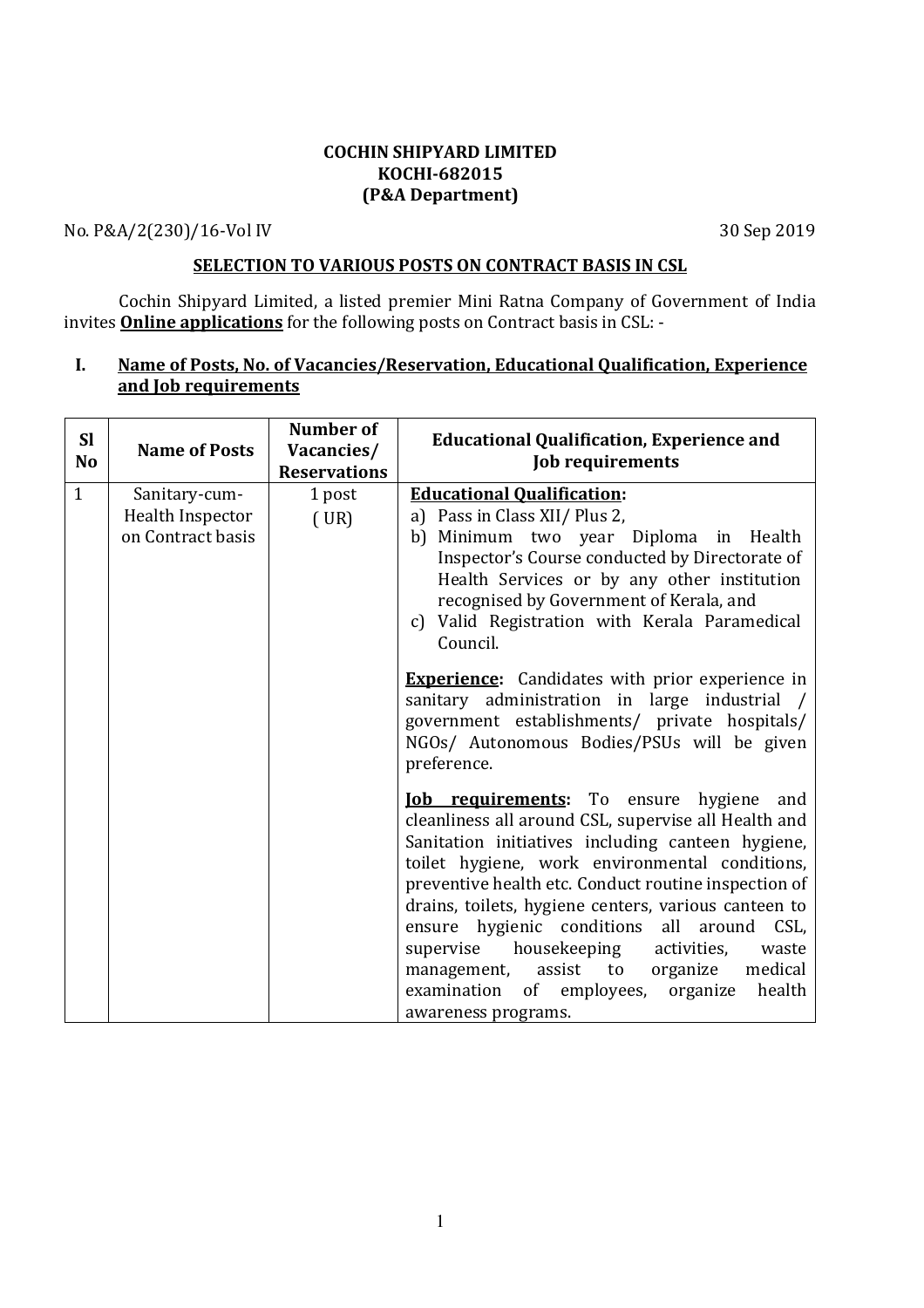| <b>SI</b><br>N <sub>o</sub> | <b>Name of Posts</b>                          | <b>Number of</b><br>Vacancies/<br><b>Reservations</b> | <b>Educational Qualification, Experience and</b><br><b>Job requirements</b>                                   |  |
|-----------------------------|-----------------------------------------------|-------------------------------------------------------|---------------------------------------------------------------------------------------------------------------|--|
| 2                           | <b>Safety Assistants</b><br>on Contract basis | 72 Posts                                              | <b>Educational Qualification:</b>                                                                             |  |
|                             |                                               | (40 UR,<br>18 OBC, 6 SC,                              | a) Pass in SSLC.                                                                                              |  |
|                             |                                               | 1 ST, 7 EWS)                                          | b) One year Diploma in Safety/Fire from a<br>Government recognized institute or Public<br>Sector Undertaking. |  |
|                             |                                               |                                                       | <b>Experience:</b>                                                                                            |  |
|                             |                                               |                                                       | Minimum one year training or experience in<br>safety in a Public Sector Undertaking or a Factory.             |  |
| 3                           | Fireman on                                    | 59 Posts                                              | <b>Educational Qualification:</b>                                                                             |  |
|                             | Contract basis                                | (36 UR,                                               | a) Pass in SSLC.                                                                                              |  |
|                             |                                               | 12 OBC, 6 SC,                                         | b)                                                                                                            |  |
|                             |                                               | 5 EWS)                                                | (i) Minimum four to six months training in Fire                                                               |  |
|                             |                                               |                                                       | Fighting from a State Fire Force or Public<br>Sector Undertaking or a Government                              |  |
|                             |                                               |                                                       | recognised course from a reputed institute                                                                    |  |
|                             |                                               |                                                       | <b>OR</b>                                                                                                     |  |
|                             |                                               |                                                       | (ii) Certificate in Nuclear Biological Chemical<br>Defence and Damage Control (NBCD),                         |  |
|                             |                                               |                                                       | including fire fighting on-board ships from                                                                   |  |
|                             |                                               |                                                       | Armed Forces/Recognised Institutions.                                                                         |  |
|                             |                                               |                                                       | (c) Knowledge in Malayalam is desirable.                                                                      |  |
|                             |                                               |                                                       | <b>Experience:</b>                                                                                            |  |
|                             |                                               |                                                       | Minimum one year experience in fire fighting in                                                               |  |
|                             |                                               |                                                       | State Fire Force or in a large Industrial Undertaking                                                         |  |
|                             |                                               |                                                       | or in the Armed Forces or in Public Sector<br>Undertakings or in Private Companies.                           |  |
|                             |                                               |                                                       | The duties include fire surveillance/ fire fighting<br>activities in confined spaces of vessels under         |  |
|                             |                                               |                                                       | construction.                                                                                                 |  |

# II. Period of Contract

All posts above are temporary in nature and for a maximum period of three years subject to project requirements and performance.

## III. Remuneration

The remuneration details during the first year of contract are detailed under:

a) For posts at Sl. No. 1 & 2, Sanitary-cum-Health Inspector & Safety Assistant on contract basis - Consolidated pay of  $\overline{\xi}$  18400/-pm and compensation for extra hours of work limited to  $\overline{\mathfrak{k}}$  4500/- pm.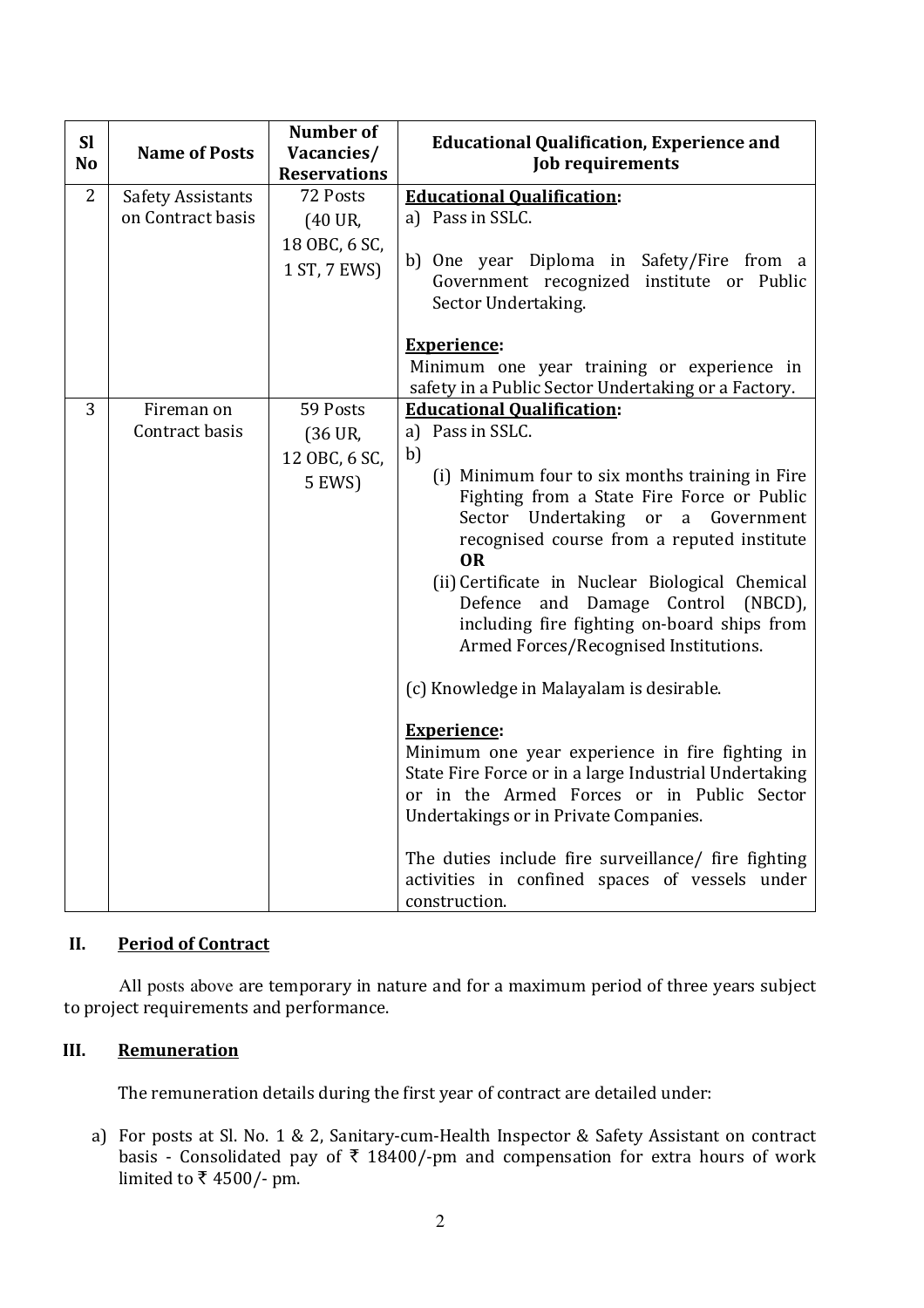b) For post at Sl. No. 3, Fireman on contract basis - Consolidated pay of  $\bar{\tau}$  17400/-pm and compensation for extra hours of work limited to  $\bar{\tau}$  4200/- pm.

# IV. Age

- a) The upper age limit prescribed for the posts shall be 30 years as on 18 October 2019.
- b) The upper age limit is relaxable by 3 years for OBC (Non Creamy Layer) candidates and 5 years for SC/ST candidates in posts reserved for them. The upper age is relaxable by 10 years for Persons with Benchmark Disabilities (PwBD).
- c) Age relaxation of five years is applicable for candidates who have been domicile of Jammu & Kashmir during the period 01.01.1980 to 31.12.1989 as per Government of India guidelines. Age relaxation for Ex-servicemen shall be as per Government of India guidelines.

# V. Method of Selection

The method of selection shall be through Written/Practical/Physical tests which shall be conducted out of 100 marks and marks awarded accordingly. Candidates who are short-listed based on the eligibility requirements for the posts, and who successfully complete the certificate verification shall only be allowed to attend the Written/Practical/Physical tests.

## VI. Conditions

# a) Reservation

- (i) Government of India Directives on reservation applicable for Scheduled caste (SC)/ Scheduled Tribe (ST)/ Other Backward Class (OBC)/ OBC (Minority)/ Economically Weaker Sections (EWS)/ Persons with Benchmark Disabilities (PwBD)/Exservicemen (ESM) candidates shall apply and be strictly followed.
- (ii) Candidates belonging to SC/ST/OBC (Non Creamy Layer), should produce a valid recent community certificate issued by the Revenue Authority not below the rank of the Thahsildar, failing which their candidature shall not be considered against the reserved posts, and for other concessions/relaxations applicable to the categories.
- (iii) In the case of Persons with Benchmark Disabilities, the degree of disability should be minimum of 40%. The candidate should upload valid Certificate of disability to this effect in the prescribed format obtained from a notified authority by Government of India / State Government.
- (iv) Candidates belonging to EWS category should produce a valid Income and Asset Certificate issued by any of the following authorities in the prescribed format. This certificate shall only be accepted as proof of candidate's claim as belonging to EWS, failing which their candidature shall not be considered against reservation under EWS category: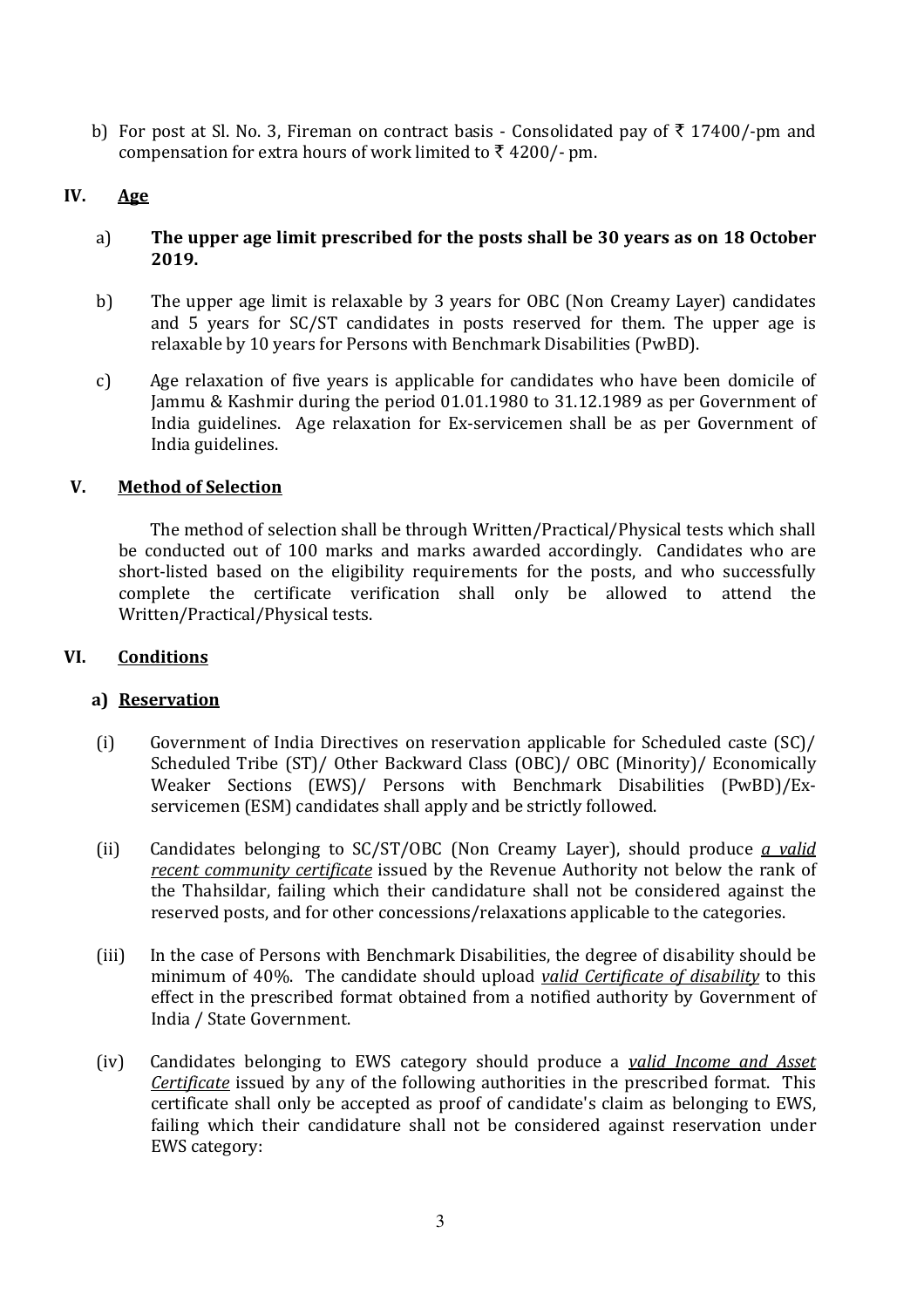- District Magistrate/Additional District Magistrate/ Collector/ Deputy Commissioner/Additional Deputy Commissioner/ 1st Class Stipendary Magistrate/ Sub-Divisional Magistrate/ Taluka Magistrate/ Executive Magistrate/ Extra Assistant Commissioner
- Chief Presidency Magistrate/Additional Chief Presidency Magistrate/ Presidency Magistrate
- Revenue Officer not below the rank of Tahsildar and
- Sub-Divisional Officer or the area where the candidate and/or his family normally resides

### b) Qualification

- (i) The qualifications stipulated for the posts of Safety Assistant & Fireman must be from Govt recognized institutes/Public Sector Undertakings/ appropriate authority in India/ State/ Central Government.
- (ii) The qualification stipulated for the post of Sanitary-cum-Health Inspector on Contract basis must be two year Diploma in Health Inspector's Course conducted by Directorate of Health Services or by any other institution recognised by Government of Kerala.
- (iii) Those applicants having qualifications equivalent to any of the prescribed qualifications should submit Equivalency Certificate issued by the competent authority and without such certificate, their candidature shall not be considered.

#### c) Experience

- (i) Experience acquired after the date of passing of the qualification stipulated as per item I above shall only be considered. Period of post qualification experience shall be reckoned as on 18 October 2019.
- (ii) For the posts of Safety Assistant & Fireman, Experience Certificates obtained from Companies registered under the Companies Act 1956 or Foreign Companies of equivalent status shall only be considered for short listing to attend the selection process.
- (iii) Applicants who are presently working in any organisation in the absence of experience certificate, should submit copy of Appointment / Offer letter issued by the organisation, latest Pay Slip / copy of last Pay drawn as proof of experience. For past employment, experience certificate indicating the date of joining as well as relieving should be submitted. During the certificate verification process, the candidates should produce all certificates in original to establish the experience claimed in their online application, failing which their candidature shall be cancelled and they shall not be considered for further selection.
- (iv) Applicants who are Ex-servicemen should submit Discharge Certificate/ Pension Payment Order from the Armed Forces and all certificates indicating qualification and work experience in the relevant discipline in the Armed Forces, as proof of experience and produce the same during certificate verification process. They should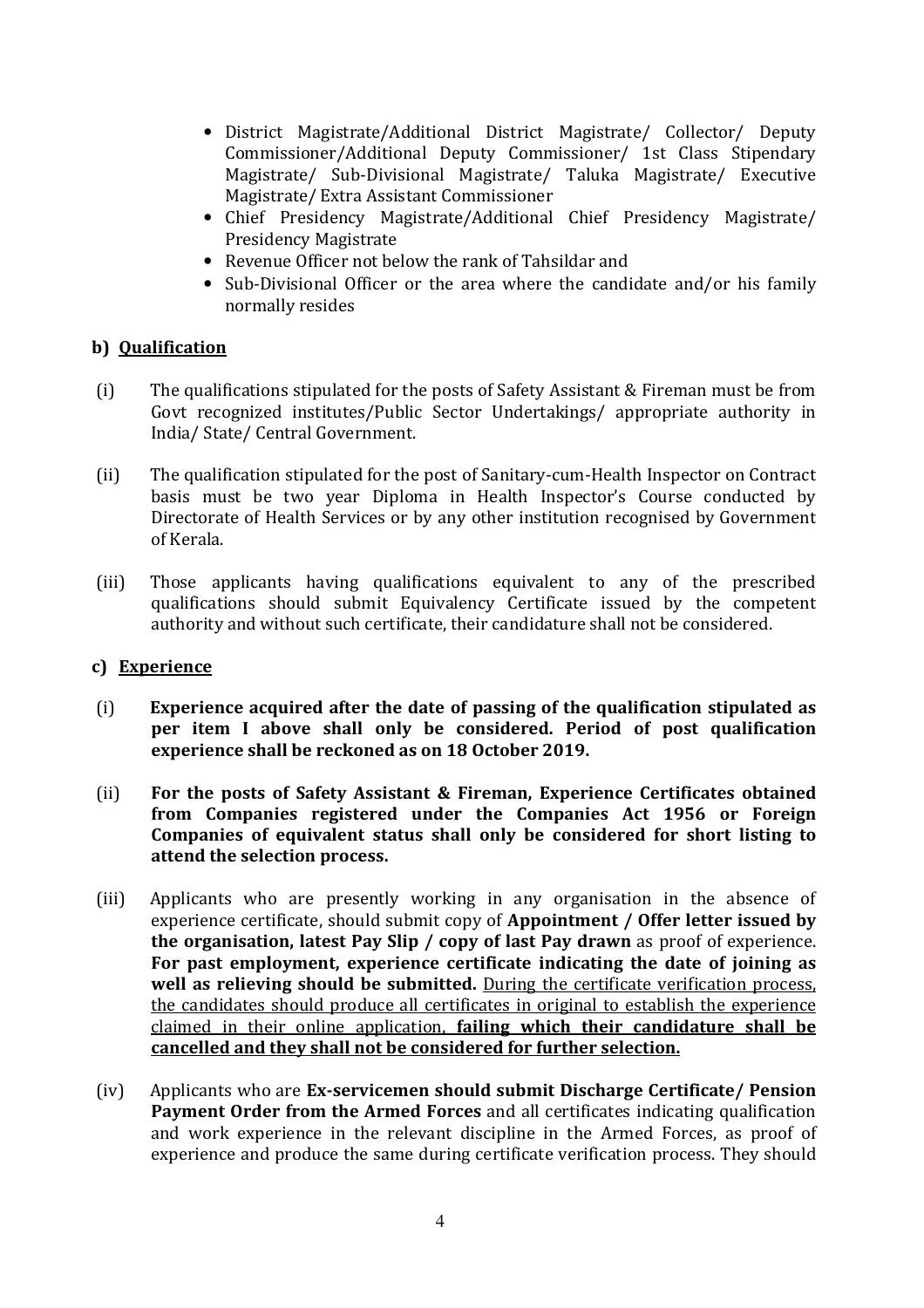submit experience certificate from the authorities concerned, failing which their candidature shall not be considered.

- (v) Those ex-servicemen, on re-employment in any Government job on civil side after availing of the benefits given to him as an ex-serviceman, his ex-serviceman status for the purpose of re-employment in Government would cease (refer DoPT OM No. 36034/1/2014-Estt (Res) dated 14.08.2014). All ex-servicemen should submit an undertaking to this effect along with the online application, that he has not been re-employed in Government after availing the benefits for ex-servicemen.
- (vi) Work experience obtained from contractors (Proprietary Firms and Partnership Firms) engaged by Shipyard or Engineering companies may be considered based on the endorsement of the Principal Employer on the certificates issued by the contractor. Such applicants are required to submit their experience certificates along with further proof such as ESI/EPF statements. Certificates of training issued by the contractors without the endorsement of the Principal Employer shall not be considered.
- (vii) Applicants who are working in Government Departments/Semi Government or Public Sector Organisations should submit "No Objection Certificate (NOC)" from the employer or produce NOC from the employer at the time of certificate verification, failing which their candidature shall be cancelled/ rejected.
- (viii) For the posts of Safety Assistant & Fireman on contract basis, those who are in the final year of contract on rolls of CSL as on date of this vacancy notification are also eligible to apply, subject to meeting all other notified requirements. Those who are in the first year and second year of contract are not eligible to apply.

# d) Application Fee

- (i) Application fee of  $\bar{\tau}$  100/-(Non refundable, plus bank charges extra) should be remitted using the Online payment options (Debit card/Credit card/Internet **Banking**) which can be accessed through our Online application facility from 02 October 2019 to 18 October 2019. No other mode of payment shall be accepted.
- (ii) Applicants belonging to Scheduled Caste (SC)/ Scheduled Tribe (ST)/ Person with Benchmark Disabilities (PwBD) need not pay application fee. They are exempted from payment of application fee.
- (iii) All applicants for whom the fee is applicable, (i.e. except those belonging to  $SC/ST/PwBD$ ) should pay the application fee as stipulated in clause  $d(i)$  above. It is important to note that their candidature shall be considered only on receipt of application fee.

#### e) How to apply

(i) Applicants should go through the User Manual and FAQ published in the link www.cochinshipyard.com (Careers page) before filling the online application. The application consists of two phases – One time Registration and Submission of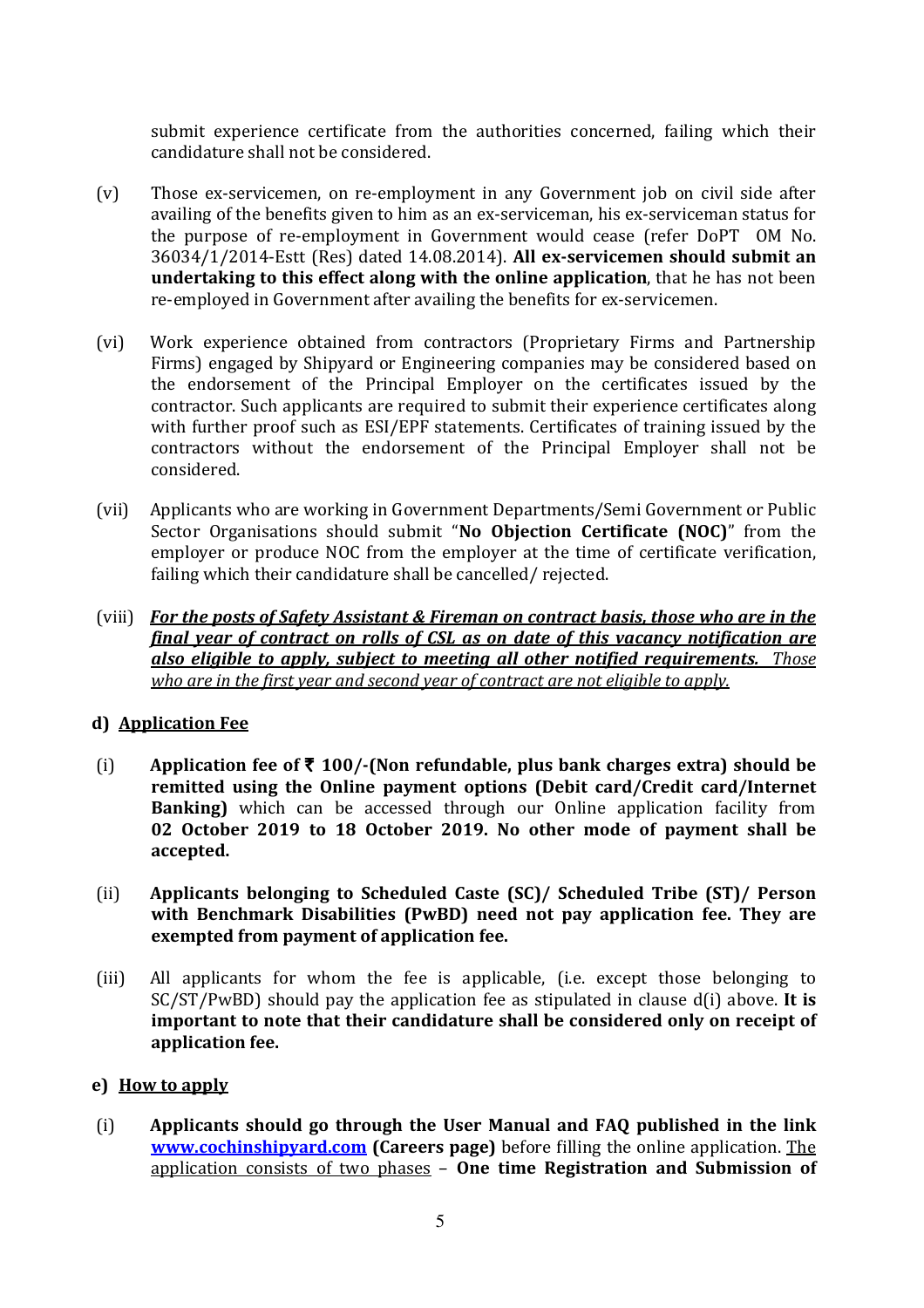application against the posts applicable. Applicants should not submit more than one application. Application once submitted shall be final.

- (ii) Applicants meeting the notified requirements may do the One time Registration in the SAP Online portal and submit their application. The facility to submit their application can be accessed through our website www.cochinshipyard.com (Careers page) from 02 October 2019 to 18 October 2019. Application submitted direct or by any other mode shall not be accepted.
- (iii) Before filling up the online application, all certificates towards proof of age, educational qualification, experience, caste, disability etc and a recent passport size colour photograph shall be kept ready in the system for uploading to the SAP online application portal.
- (iv) Applicants should ensure that all certificates towards proof of age, educational qualification, experience, caste, disability etc and a recent passport size colour photograph are uploaded in the SAP online application portal, failing which their candidature shall not be considered and shall be rejected.
- (v) Applicants should ensure that all the entries have been correctly filled in and application submitted successfully. Filling of garbage/junk details in any of the fields can lead to rejection of your application.
- (vi) Application must be complete in all respects as per this Advertisement Notification. Please note that incomplete applications shall not be considered.
- (vii) After applying through online, applicants should retain a soft copy/ printout of the online application containing the unique registration number generated by the system for their reference. It is important to note that, the unique registration number shall be obtained only upon successful submission of online application. The Registration Number on the online application should be quoted for any correspondence with CSL.
- (viii) **Applicants need not send the online application print out/ certificates/** application fee in the form of DD/Challan/Cheque by post to Cochin Shipyard Ltd.
- (ix) For applying through the SAP online application facility, the website shall remain functional from 02 October 2019 to 18 October 2019. The last date for submission of applications through online is 18 October 2019. In order to avoid heavy traffic in website on the last date that may result in non-submission of application, applicants are advised to log in to CSL website and submit applications well in advance before the last date. Those who apply on the last date of application may not get any troubleshooting assistance / technical support in the SAP application portal after 1700 hrs on the last date.
- f) General
- (i) Applicants are advised to make sure that they are meeting the eligibility requirements as per the vacancy notification for the posts before submitting the applications.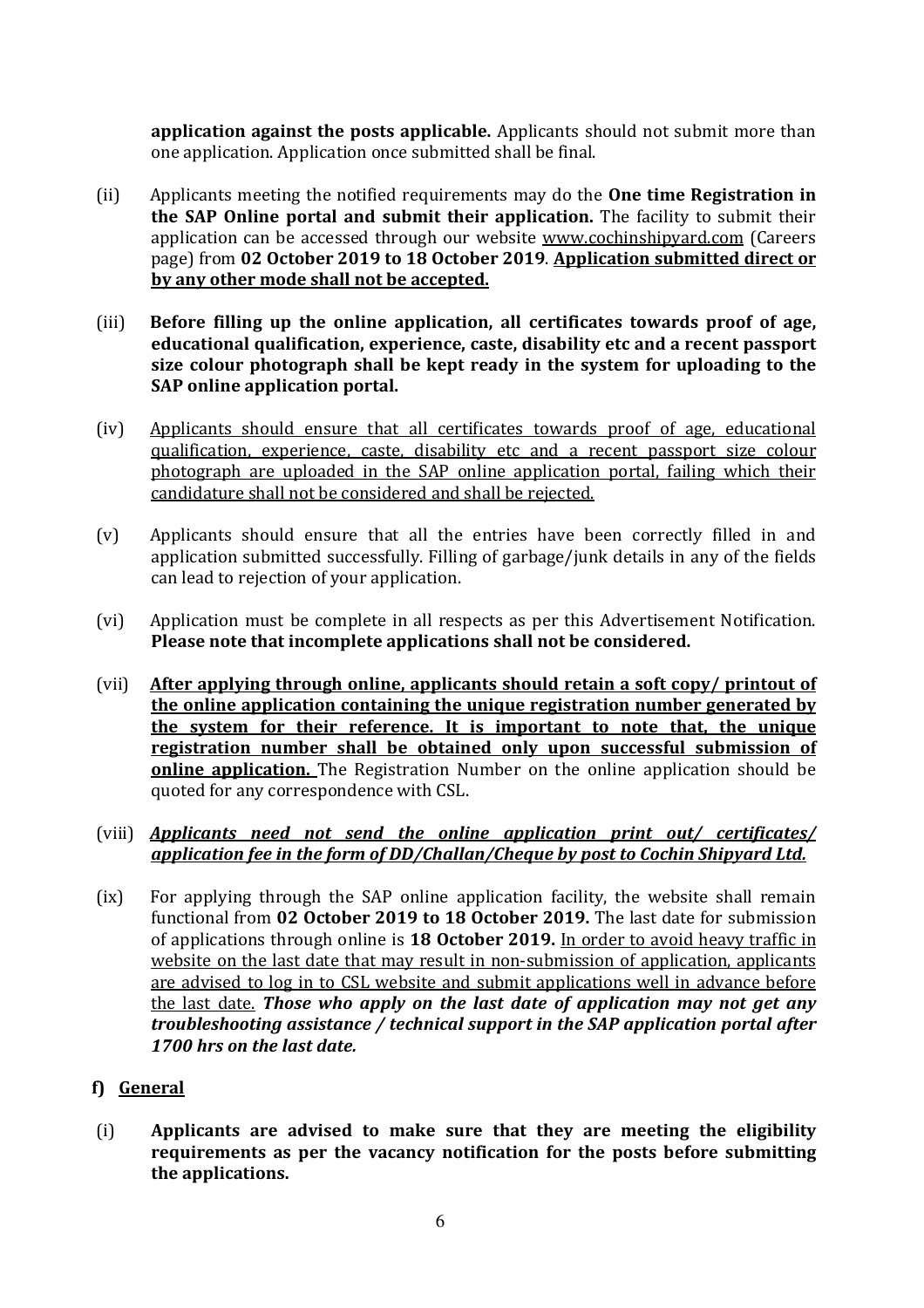- (ii) Shipyard reserves the right to call for any additional documentary evidence from candidates in support of educational qualification / experience / other notified eligibility requirements as indicated in their online application, and information / replies to such queries should be only through the e-mail career@cochinshipyard.com. However, Cochin Shipyard shall not be responsible for any delay/non-receipt of such e-mails within the stipulated date and time. Replies to any such queries received after the stipulated date and time shall not be considered and no further correspondence shall be entertained in this regard.
- (iii) Applicants who fail to produce the original certificates and mark sheets during the certificate verification process shall not be considered for selection.
- (iv) Call letters shall not be sent to short-listed candidates by post. They shall be informed to download call letter by e-mail/SMS/through CSL website. Schedule of the selection shall be intimated to the short-listed applicants through SMS/E-mail/CSL website (Careers page).
- (v) No TA/DA shall be paid to the candidates for attending the selection.
- (vi) Mere submission of application through online and Issue of call letter for selection shall not confer any right to the applicant of acceptance of candidature or cannot be construed as an acknowledgement of fulfilling the eligibility criterion.
- (vii) The vacancies are purely on contract basis for a specific period and Shipyard is not liable to offer appointment during or after the completion of contract period of the selected candidates.
- (viii) Applicants should be of sound health and satisfy the medical fitness standards as fixed by the company. The candidates short-listed for appointment should undergo a medical examination in the hospitals as prescribed by Shipyard and medical fitness further subject to certification by the Medical Officer of CSL.
- (ix) No correspondence regarding the rejection of application in case of ineligibility shall be entertained.
- (x) Wait lists shall be maintained for the posts and shall be operated only in the event of occurrence of a vacancy caused by non-joining of a candidate from the rank list within the date of joining as stipulated in the offer of appointment issued to the candidate, OR, where a candidate joins the post and in the event of separation of a person on account of death or resignation from the post during the period of one year from the date of joining in CSL. The validity period of the wait list shall be upto one year from date of publication of results or date of joining as stipulated in the offer of appointment issued to the candidates, whichever is earlier, unless a fresh notification for the same post is issued. Vacancy which arose as stated above shall not be treated as a fresh vacancy and the actual number of posts filled up against this notification shall under no circumstances exceed the number of vacancies indicated in this notification.